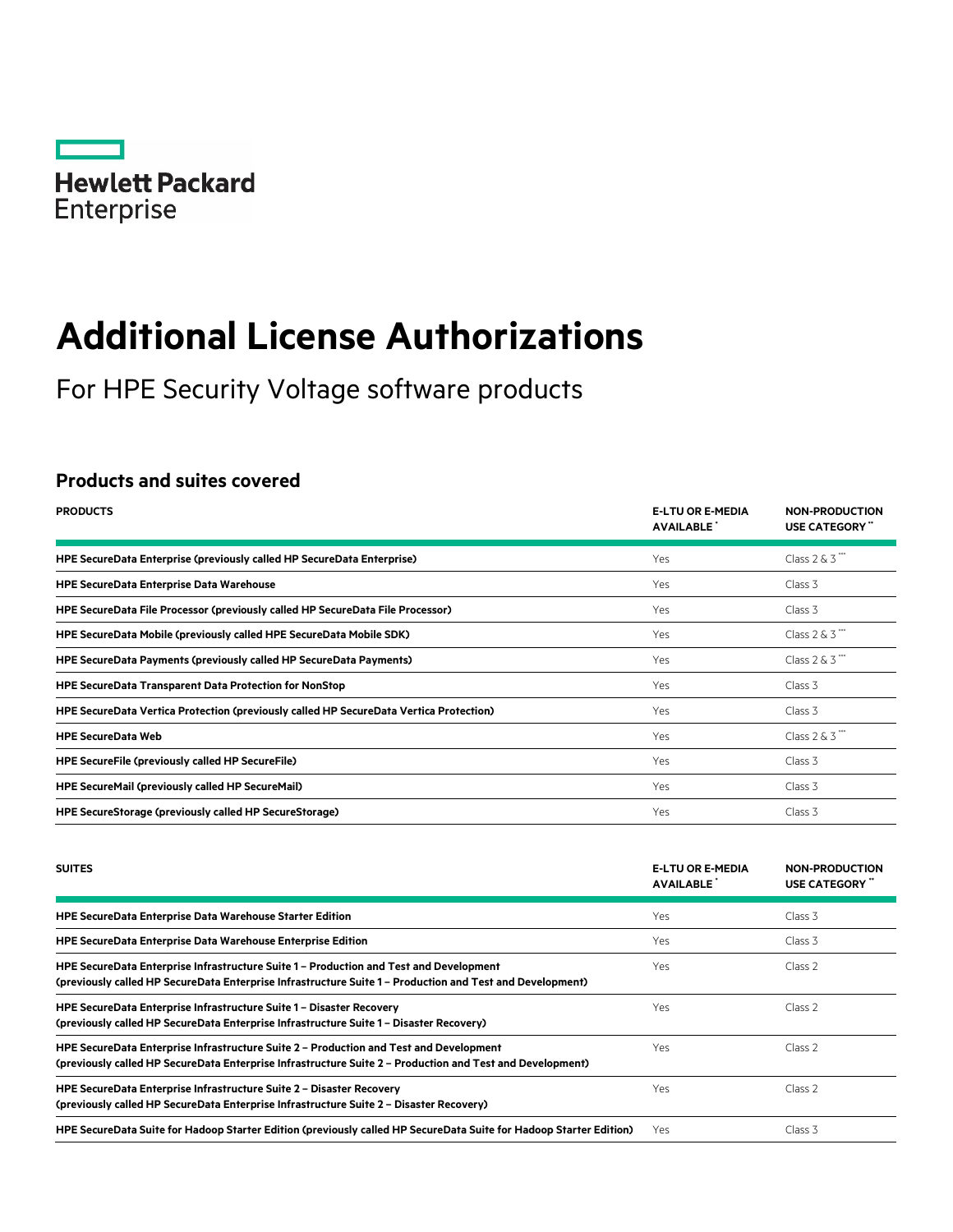| <b>SUITES</b>                                                                                                                                                                                     | <b>E-LTU OR E-MEDIA</b><br><b>AVAILABLE</b> | <b>NON-PRODUCTION</b><br>USE CATEGORY |
|---------------------------------------------------------------------------------------------------------------------------------------------------------------------------------------------------|---------------------------------------------|---------------------------------------|
| HPE SecureData Suite for Hadoop Enterprise Edition (previously called HP SecureData Suite for Hadoop Enterprise<br>Edition)                                                                       | Yes                                         | Class 3                               |
| HPE SecureData Suite for Open Systems Suite Standard Edition - Test and Development<br>(previously called HP SecureData Suite for Open Systems Suite Standard Edition - Test and Development)     | Yes                                         | Class <sub>2</sub>                    |
| HPE SecureData Suite for Open Systems Suite Enterprise Edition - Test and Development<br>(previously called HP SecureData Suite for Open Systems Suite Enterprise Edition - Test and Development) | Yes                                         | Class <sub>2</sub>                    |
| HPE SecureData for z/OS Suite – Test and Development<br>(previously called HP SecureData for z/OS Suite - Test and Development)                                                                   | Yes.                                        | Class 2                               |
| HPE SecureData Vertica Suite Starter Edition (previously called HP SecureData Vertica Suite Starter Edition)                                                                                      | Yes                                         | Class 3                               |
| HPE SecureData Vertica Suite Enterprise Edition (previously called HP SecureData Vertica Suite Enterprise Edition)                                                                                | Yes.                                        | Class 3                               |

\* Any product sold as E-LTU or E-Media shall be delivered electronically regardless of any contrary designation in a purchase order.

\*\* Non-production use rights, if any, can be found at **[hpe.com/software/SWlicensing](http://www.hpe.com/software/SWlicensing)**.

\*\*\* Specific parts of this product offering have Non-Production licenses for Development and Test and for Disaster Recovery purposes, those are Class 2; all other parts of this product offering are Class 3.

# **Definitions**

Capitalized terms not otherwise defined in this ALA document are defined in the governing agreement.

| <b>TERM</b>                           | <b>DEFINITION</b>                                                                                                                                                                                                                                                                                                                                                                                                                                       |
|---------------------------------------|---------------------------------------------------------------------------------------------------------------------------------------------------------------------------------------------------------------------------------------------------------------------------------------------------------------------------------------------------------------------------------------------------------------------------------------------------------|
| Acquirer                              | means when referring to a payment processor entity, an organization that facilitates electronic payment authorization and/or settlement for<br>payment transactions and related services.                                                                                                                                                                                                                                                               |
| <b>Application</b>                    | means a single module or collection of named integrated software modules or services designed to perform a specific single business function<br>directly for end users or a distinct process on Server(s) owned and controlled by the licensee. Any Application that uses HPE SecureMail<br>indirectly, such as via a service or proxy must be licensed as a separate Application.                                                                      |
| <b>Cold Standby System</b>            | means a standby non-production system which is NOT up and running. If the production system breaks down, or needs to be taken out of service,<br>You are required to switch on and start the Cold Standby System in order to take over for the production system.                                                                                                                                                                                       |
| Connector                             | means a connection which provides point to point transmission of Transaction data from point of capture to its point of destination, counted by<br>number of unique capture points. For example, a connection from a card reading terminal at a POS transmitting encrypted payment card data to a<br>server host system or a third party hosting a server host system, or transmitting tokenized data in the reverse direction to a unique destination. |
| Core                                  | means a discrete package of an arithmetic-logic unit, instruction unit, and registers that are autonomously able to address random access memory<br>and execute a software program.                                                                                                                                                                                                                                                                     |
| <b>CPU</b>                            | means a system in a single integrated circuit (IC) package with at least one Core, but usually more. For example, the Intel Core i7 5960X is an IC<br>package of eight cores.                                                                                                                                                                                                                                                                           |
| <b>Database</b>                       | means a container which stores application data including table structure, stored procedures, and other functionality that runs on a Database<br>Instance.                                                                                                                                                                                                                                                                                              |
| <b>Data Center</b>                    | means a single, physical collection of networked computer systems with a defined geographic location.                                                                                                                                                                                                                                                                                                                                                   |
| Data Masking                          | means obfuscating data using FPE or SST to protect sensitive data such as payment card numbers, national identification numbers, and so on.<br>Masked data can be used within test, development, analytics, or production environments.                                                                                                                                                                                                                 |
| <b>Developed Code</b>                 | means the software and scripts developed and/or deployed by Licensee using HPE Security Voltage products.                                                                                                                                                                                                                                                                                                                                               |
| <b>Development System</b>             | means a non-production development system which has a software product installed and is to be used for developing software product add-on<br>applications.                                                                                                                                                                                                                                                                                              |
| <b>Development and Test</b><br>System | means a Development System and a Test System.                                                                                                                                                                                                                                                                                                                                                                                                           |
| <b>Device</b>                         | means an addressable entity, physical or virtual, including but not limited to router, switch, bridge, hub, server, PC, laptop, handheld device or<br>printer that resides within the range defined for interrogation and asset tracking.                                                                                                                                                                                                               |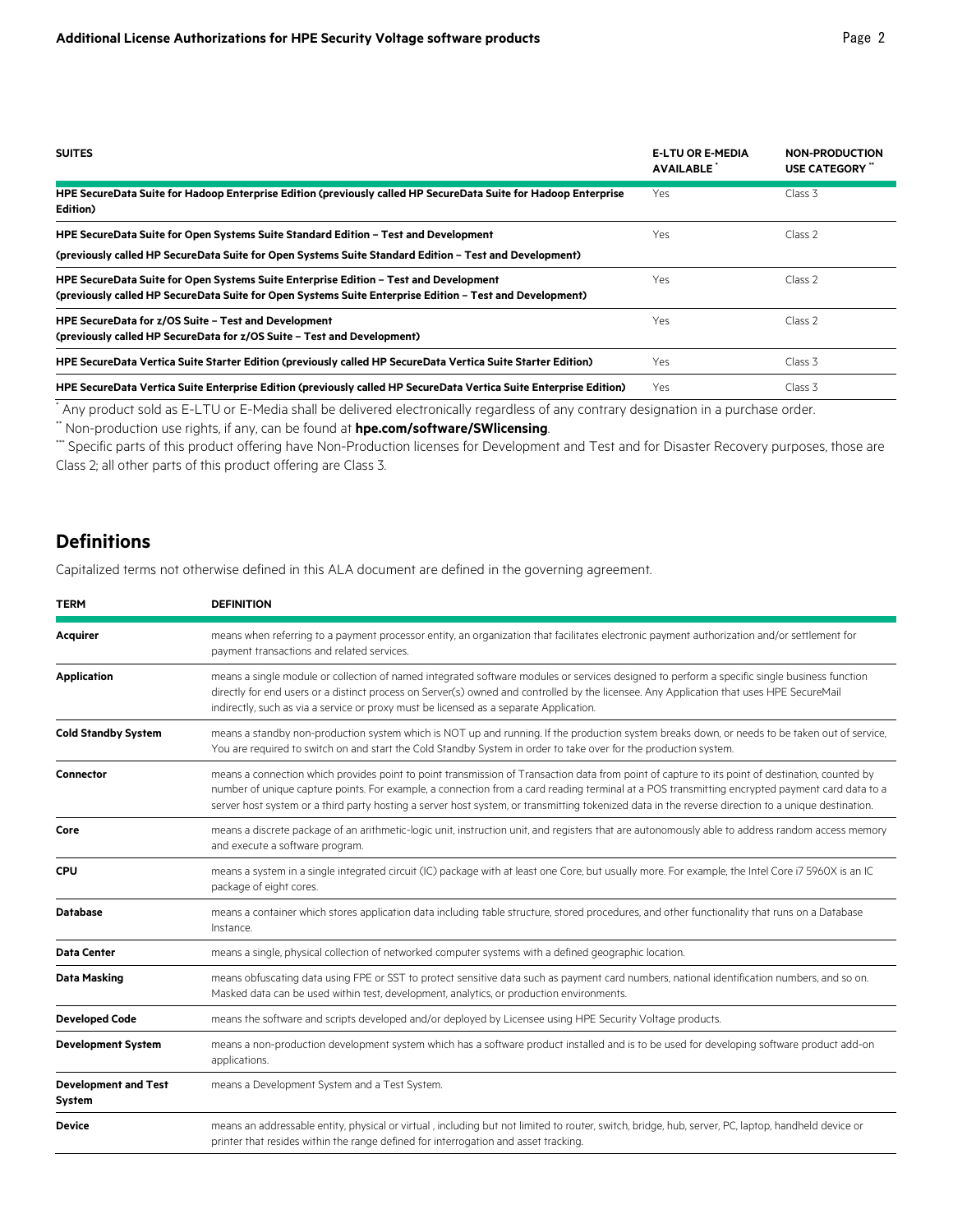| TERM                                      | <b>DEFINITION</b>                                                                                                                                                                                                                                                                                                                                                                                                                                                                                                                                                                                                                                                                                                                                                                                                                                                                                                                                                                                                                         |
|-------------------------------------------|-------------------------------------------------------------------------------------------------------------------------------------------------------------------------------------------------------------------------------------------------------------------------------------------------------------------------------------------------------------------------------------------------------------------------------------------------------------------------------------------------------------------------------------------------------------------------------------------------------------------------------------------------------------------------------------------------------------------------------------------------------------------------------------------------------------------------------------------------------------------------------------------------------------------------------------------------------------------------------------------------------------------------------------------|
| <b>Disaster Recovery (DR)</b><br>System   | means a Cold Standby System or Hot Standby System.                                                                                                                                                                                                                                                                                                                                                                                                                                                                                                                                                                                                                                                                                                                                                                                                                                                                                                                                                                                        |
| <b>E-Commerce</b>                         | means the encryption of digital transactions from payment capture points (e.g. desktop browser, mobile browser) to processing hosts at a<br>Merchant, Processor, Acquirer, gateway or ISO.                                                                                                                                                                                                                                                                                                                                                                                                                                                                                                                                                                                                                                                                                                                                                                                                                                                |
| Encryption                                | means a key-based, cryptographic transformation of sensitive data into a non-sensitive de-identified form.                                                                                                                                                                                                                                                                                                                                                                                                                                                                                                                                                                                                                                                                                                                                                                                                                                                                                                                                |
| <b>External User</b>                      | means a person who is not a contractor or employee of the Licensee.                                                                                                                                                                                                                                                                                                                                                                                                                                                                                                                                                                                                                                                                                                                                                                                                                                                                                                                                                                       |
| GB                                        | means gigabytes which designates the amount of physical capacity that can be managed.                                                                                                                                                                                                                                                                                                                                                                                                                                                                                                                                                                                                                                                                                                                                                                                                                                                                                                                                                     |
| <b>Hot Standby System</b>                 | means a non-production system which is up and running, ready to take over from the production system if the production system breaks down or<br>needs to be taken out of service.                                                                                                                                                                                                                                                                                                                                                                                                                                                                                                                                                                                                                                                                                                                                                                                                                                                         |
| <b>IFL</b>                                | means Integrated Facility for Linux. It is a Processor dedicated to Linux workloads on IBM z Systems.                                                                                                                                                                                                                                                                                                                                                                                                                                                                                                                                                                                                                                                                                                                                                                                                                                                                                                                                     |
| <b>Instance</b>                           | means each implementation of the Software installed on a either a Physical or a Virtual Server.                                                                                                                                                                                                                                                                                                                                                                                                                                                                                                                                                                                                                                                                                                                                                                                                                                                                                                                                           |
| <b>Installation Kit</b>                   | means a collection of software products in ready-to-install form.                                                                                                                                                                                                                                                                                                                                                                                                                                                                                                                                                                                                                                                                                                                                                                                                                                                                                                                                                                         |
| <b>Internal User</b>                      | means a person who is a contractor or employee of the licensee who has Use rights.                                                                                                                                                                                                                                                                                                                                                                                                                                                                                                                                                                                                                                                                                                                                                                                                                                                                                                                                                        |
| Key Server                                | mean an appliance configured to provide key management and key derivation services per configurable policies.                                                                                                                                                                                                                                                                                                                                                                                                                                                                                                                                                                                                                                                                                                                                                                                                                                                                                                                             |
| Lane                                      | means in retail environment a single payment terminal, either an electronic card reader or virtual terminal but not both, is connected to a single<br>point of sale (cash register) to collect cardholder data for electronic payments (typically credit/debit card payment data).                                                                                                                                                                                                                                                                                                                                                                                                                                                                                                                                                                                                                                                                                                                                                        |
| Merchant                                  | means a payment-accepting business. Merchants may be either/both physical or/and eCommerce stores.                                                                                                                                                                                                                                                                                                                                                                                                                                                                                                                                                                                                                                                                                                                                                                                                                                                                                                                                        |
| Messages                                  | means in relation to electronic statements, a unique message from a sending organization, application, or automated system to an Internal or<br>External User.                                                                                                                                                                                                                                                                                                                                                                                                                                                                                                                                                                                                                                                                                                                                                                                                                                                                            |
| <b>MSU (Millions of Service</b><br>Units) | means the IBM standard rating of computing work capacity.                                                                                                                                                                                                                                                                                                                                                                                                                                                                                                                                                                                                                                                                                                                                                                                                                                                                                                                                                                                 |
| <b>Named Application</b>                  | means for SecureData a single module or collection of named integrated software modules, micro sites, services, microservices, including proxy<br>services (gateways), designed to perform a specific single business function that is transacting, processing or storing protected data directly for<br>end users or a distinct process on Server(s) owned and controlled by the licensee. Any Named Application that uses HPE SecureData indirectly,<br>such as via a service, microservice or proxy that receives compliance cost and risk reduction benefit from operating on de-risked data must be<br>licensed as a separate Named Application. Common microservices that provide encryption or tokenization and that are shared and consumed by<br>an overall service or Application are counted by each Named Application or composed Application using the microservices. For example, if a<br>microservice utilizing HPE SecureData is used three times for different Applications this is considered three Named Applications. |
| Node                                      | means a type of Node as further defined in the Software specific terms below                                                                                                                                                                                                                                                                                                                                                                                                                                                                                                                                                                                                                                                                                                                                                                                                                                                                                                                                                              |
| POS                                       | means point of sale.                                                                                                                                                                                                                                                                                                                                                                                                                                                                                                                                                                                                                                                                                                                                                                                                                                                                                                                                                                                                                      |
| <b>Physical Server</b>                    | means a Server that runs with an operating system directly controlling hardware, sometimes called "bare metal." This definition excludes a Server<br>that runs with a hypervisor directly controlling hardware instead.                                                                                                                                                                                                                                                                                                                                                                                                                                                                                                                                                                                                                                                                                                                                                                                                                   |
| Processor                                 | means when referring to a payment processor entity, an organization that facilitates electronic payment authorization and/or settlement for<br>payment transactions and related services.                                                                                                                                                                                                                                                                                                                                                                                                                                                                                                                                                                                                                                                                                                                                                                                                                                                 |
| Server                                    | means any designated computer system in which an Instance or Instances of the software is installed                                                                                                                                                                                                                                                                                                                                                                                                                                                                                                                                                                                                                                                                                                                                                                                                                                                                                                                                       |
| <b>Suite</b>                              | means two or more software products combined into a single license offering or a single software product which includes two or more licenses.<br>The specific software products included in a Suite are specified in the Software Specific License Terms below. Software products included in a<br>Suite are governed by the individual authorizations and use restrictions associated with each software product except where specified in the<br>specific Suite software specific license terms below.                                                                                                                                                                                                                                                                                                                                                                                                                                                                                                                                  |
| ТB                                        | means terabytes which designates the amount of physical capacity that can be managed.                                                                                                                                                                                                                                                                                                                                                                                                                                                                                                                                                                                                                                                                                                                                                                                                                                                                                                                                                     |
| Term License to Use or<br><b>Term LTU</b> | means a software license to use (LTU) which indicates in its license description that the license is valid for a specific period of time such as One<br>Month 1M), One Year (1Y) etc. Term LTU's are not perpetual licenses.                                                                                                                                                                                                                                                                                                                                                                                                                                                                                                                                                                                                                                                                                                                                                                                                              |
| <b>Test System</b>                        | means a non-production test system which has a software product installed and is to be used for a) software product migration testing, or b)<br>software product pre-production staging.                                                                                                                                                                                                                                                                                                                                                                                                                                                                                                                                                                                                                                                                                                                                                                                                                                                  |
| Tier                                      | means the level of Processors or Merchants as determined by annual card payment transaction volume. For Processors, the Tier level is based on<br>the industry standards of tiering which is determined by the annual volume of payment transactions. For Merchants, the Tier level is based on the<br>PCI DSS Standard tiering definitions which are determined by the Merchant's annual payment card transaction volumes.                                                                                                                                                                                                                                                                                                                                                                                                                                                                                                                                                                                                               |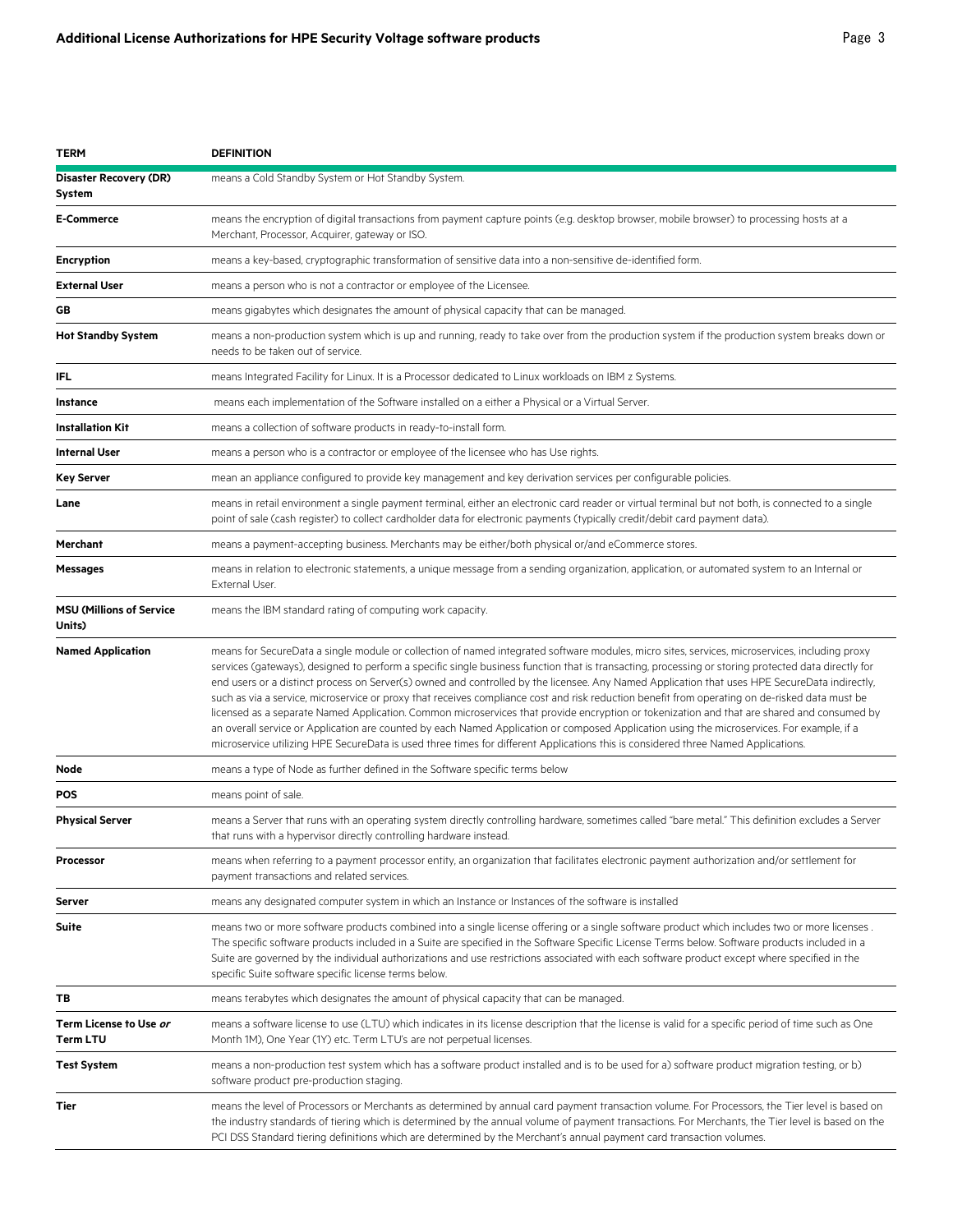| <b>TERM</b>            | <b>DEFINITION</b>                                                                                                                                                                                                                                                                                                                                                                                                                                     |
|------------------------|-------------------------------------------------------------------------------------------------------------------------------------------------------------------------------------------------------------------------------------------------------------------------------------------------------------------------------------------------------------------------------------------------------------------------------------------------------|
| <b>Tokenization</b>    | means a data security process to protect sensitive data through the creation of a random surrogate value for a given live data value by a<br>technique based on a secure mapping process and a randomly generated token mapping table. The surrogate can replace the live value in<br>databases, applications, and data stores. The process can only be reversed by the tokenization server, a secure host for performing tokenization<br>operations. |
| <b>Transactions</b>    | means the transfer of data from a point of capture, to a destination host. Transactions may involve payment card data form example, or the<br>capture and transfer of other sensitive data, such as a credential, a tax ID, or other regulated sensitive data.                                                                                                                                                                                        |
| <b>Term Support</b>    | means a fixed period support offering that is only valid during the time period of the associated Term LTU.                                                                                                                                                                                                                                                                                                                                           |
| Use                    | means to install, store, load, execute and display one copy of the software.                                                                                                                                                                                                                                                                                                                                                                          |
| User                   | means a user whose Use is restricted to the type of software that is being licensed.                                                                                                                                                                                                                                                                                                                                                                  |
| <b>User Pack</b>       | means a predetermined number of Users.                                                                                                                                                                                                                                                                                                                                                                                                                |
| <b>Virtual Machine</b> | means a computer that does not physically exist but is simulated on another computer.                                                                                                                                                                                                                                                                                                                                                                 |
| <b>Virtual Server</b>  | means a Virtual Machine running an operating system controlling hardware not directly but via a hypervisor. A computer running a hypervisor<br>may run more than one Virtual Machine at the same time.                                                                                                                                                                                                                                                |
| Volume                 | means a storage medium mounted on a Node or a Server. For payments volume means total number of Transactions.                                                                                                                                                                                                                                                                                                                                         |

## **Software specific license terms**

Software products with software specific license terms are described below. Software products covered by this ALA document (as listed above) and not covered in this section do not have software specific license terms.

#### **HPE SecureData Enterprise (previously called HP SecureData Enterprise)**

HPE SecureData Enterpise software as indicated in the table below is licensed in accordance with the following License Metric. Encryption or Tokenization can be licensed independently or together.

| <b>NAME</b>                                           | <b>LICENSE METRIC</b>   | <b>AVAILABLE</b><br><b>ENCRYPTION ONLY</b> | <b>AVAILABLE</b><br><b>TOKENIZATION</b><br><b>ONLY</b> | <b>AVAILABLE</b><br><b>ENCRYPTION &amp;</b><br><b>TOKENIZATION</b> |
|-------------------------------------------------------|-------------------------|--------------------------------------------|--------------------------------------------------------|--------------------------------------------------------------------|
| <b>HPE SecureData Enterprise -Open Systems</b>        | Named Application or GB | Yes                                        | <b>Yes</b>                                             | Yes                                                                |
| <b>HPE SecureData Enterprise Data Warehouse</b>       | Node <sup>+</sup>       |                                            |                                                        |                                                                    |
| <b>HPE SecureData for Mainframe (IBM z/OS)</b>        | <b>MSU</b>              | Yes                                        | <b>Yes</b>                                             | <b>Yes</b>                                                         |
| <b>HPE SecureData for Stratus VOS</b>                 | Named Application       | Yes                                        | <b>Yes</b>                                             | <b>No</b>                                                          |
| <b>HPE SecureData Enterprise for Teradata</b>         | Node <sup>"</sup>       | Yes                                        | <b>Yes</b>                                             | <b>No</b>                                                          |
| <b>HPE SecureData Enterprise for Hadoop</b>           | Node <sup>*</sup>       |                                            |                                                        | Yes                                                                |
| <b>HP SecureData Enterprise for Vertica</b>           | Node                    |                                            |                                                        | Yes                                                                |
| <b>HPE SecureData Mainframe z/Protect</b>             | <b>MSU</b>              | Yes                                        | <b>Yes</b>                                             | Yes                                                                |
| <b>HPE SecureData Protected Data Downstream Usage</b> | Terabyte                | Yes                                        | Yes                                                    | <b>Yes</b>                                                         |

\* Node means, for Data Warehouse, any computing Server where the Data Warehouse software is running and where HPE SecureData APIs are deployed, and/or where data protected by HPE SecureData is stored, processed or used.

\*\*Node means, for Teradata, a managed Device (module) that has its own configuration for the purpose of being managed in a Teradata environment.

\*\*\* Node means, for Hadoop, any computing Server where the Hadoop software is running, and where HPE SecureData APIs are deployed, and/or where data protected by HPE SecureData is stored, processed or used.

\*\*\*\* Node means, for Vertica, any computing Server where the Vertica software is running, and where HPE SecureData APIs are deployed, and/or where data protected by HPE SecureData is stored, processed or used.

\* Terabyte means the terabytes of data provided downstream whether or not such data is encrypted or tokenized.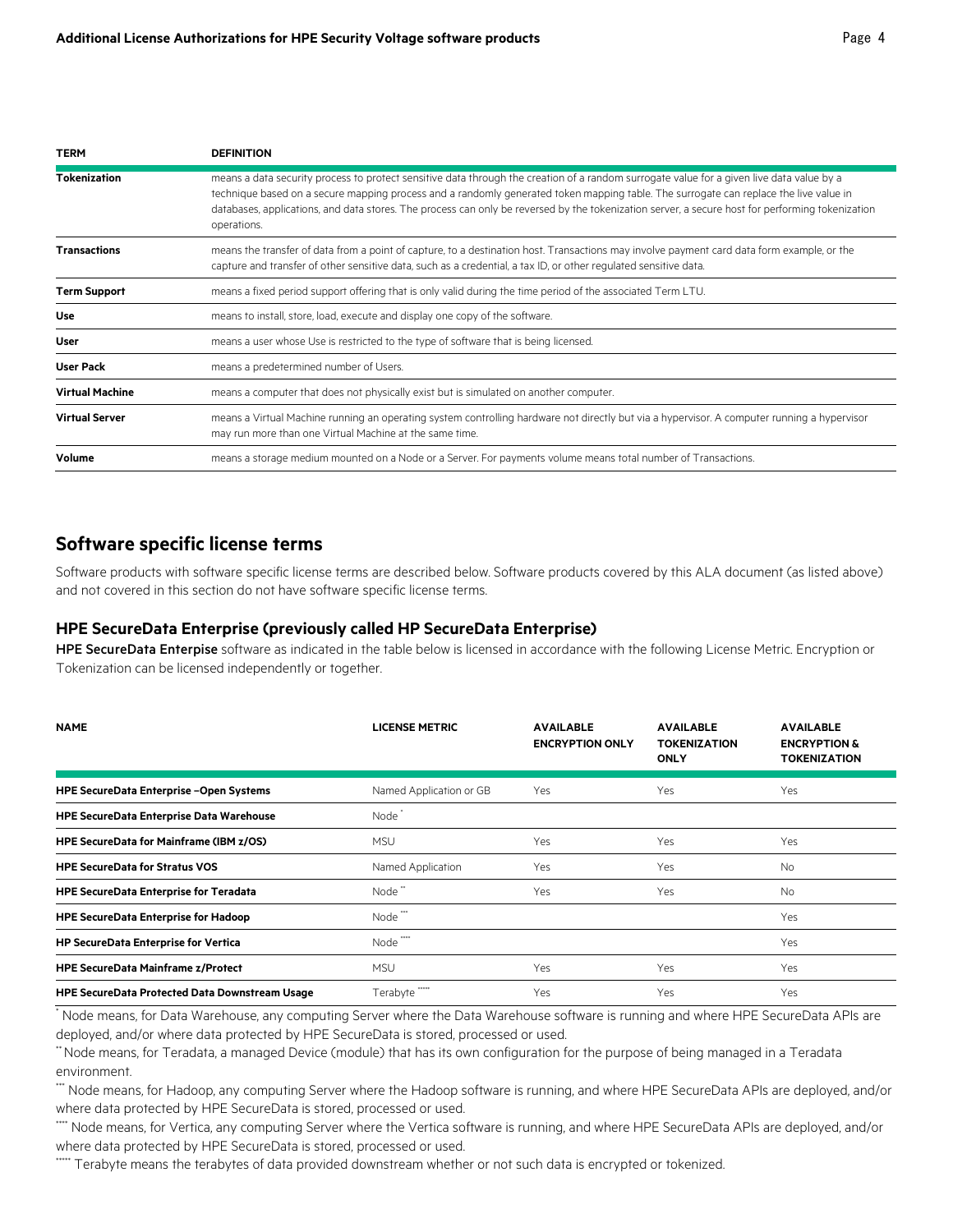HPE SecureData Enterprise use for Integrity NonStop Guardian or OSS is licensed per CPU.

HPE SecureData for Data Masking for Teradata is licensed per Database for up to 1TB. Additional Database licenses are required for each TB in the same Database. Your applications using masked data cannot access SecureData APIs to encrypt, decrypt, tokenize or de-tokenize while these applications are running. If runtime API calls are a requirement, then a production encryption and/or tokenization license are required along with appropriate HPE SecureData client software for the required platforms.

HPE SecureData Distributed Encryption Engine is licensed per Key Server.

HPE SecureData for Gateways Encryption is licensed per Named Application for up to 1 million Transactions per year per annum as authorized in your order for the software (Authorized Transactions). If during the one year period you exceed the Authorized Transactions you are required to purchase additional Named Application licenses for the required total volume of Transactions. This license is not authorized to be used with SaaS Gateways.

HPE SecureData Key Servers are licensed per Server.

HPE SecureData Mobile Encryption is licensed based on the estimated annual volume of Transactions up to the volume for which the license is purchased. Additional license(s) are required if the usage exceeds the annual estimated volume. Also requires infrastructure licenses along with the appropriate HPE SecureData client software for the required platforms.

HPE SecureData Mobile Tokenization is licensed based on the estimated annual volume of Transactions up to the volume for which the license is purchased. Additional license(s) are required if the usage exceeds the annual estimated volume. Also requires infrastructure licenses along with the appropriate HPE SecureData client software for the required platforms.

HPE SecureData Protected Data Downstream Usage is licensed per TB of total data moved downstream when the downstream systems cannot be identified.

HPE SecureData Tokenization for Network Gateway is licensed by Named Application.

HPE SecureData Transparent Data Protection for NonStop is licensed for Integrity NonStop Guardian or OSS per CPU type.

HPE SecureData Vertica Protection is licensed by Node. Node means for Vertica any computing Server where the Vertica software is running, and where HPE SecureData APIs are deployed, and/or where data protected by HPE SecureData is stored, processed or used.

HPE SecureData Web Encryption is licensed based on the estimated annual volume of Transactions up to the volume for which the license is purchased. Additional license(s) are required if the usage exceeds the annual estimated volume. Also requires infrastructure licenses along with the appropriate HPE SecureData client software for the required platforms.

HPE SecureData Web FES (Front End Server) is licensed per Server.

HPE SecureData Web Services API Servers are licensed per Server.

HPE SecureData Web Tokenization is licensed based on the estimated annual volume of Transactions. Additional license(s) are required if the usage exceeds the annual estimated volume. Infrastructure licenses are also required along with the appropriate HPE SecureData client software for the required platforms, as needed.

| <b>SUITE</b>                                       | <b>OFFERING INCLUDES</b>                                                     |
|----------------------------------------------------|------------------------------------------------------------------------------|
| <b>HPE SecureData Enterprise</b>                   | • 1 HPE SecureData Key Server                                                |
| Data Warehouse Starter<br>Edition                  | • 1 HPE SecureData Enterprise Web Services Server                            |
|                                                    | • 1 HPE SecureData Enterprise for Teradata Installation Kit                  |
|                                                    | • 1 HPE SecureData Usage License for one Enterprise Data Warehouse Node      |
| <b>HPE SecureData Enterprise</b>                   | • 2 HPE SecureData Key Servers                                               |
| <b>Data Warehouse</b><br><b>Enterprise Edition</b> | • 2 HPE SecureData Enterprise Web Services Server                            |
|                                                    | • 1 HPE SecureData Enterprise for Teradata Installation Kit                  |
|                                                    | • 1 HPE SecureData Usage License for up to 5 Enterprise Data Warehouse Nodes |

#### **HPE SecureData Enterprise Suites**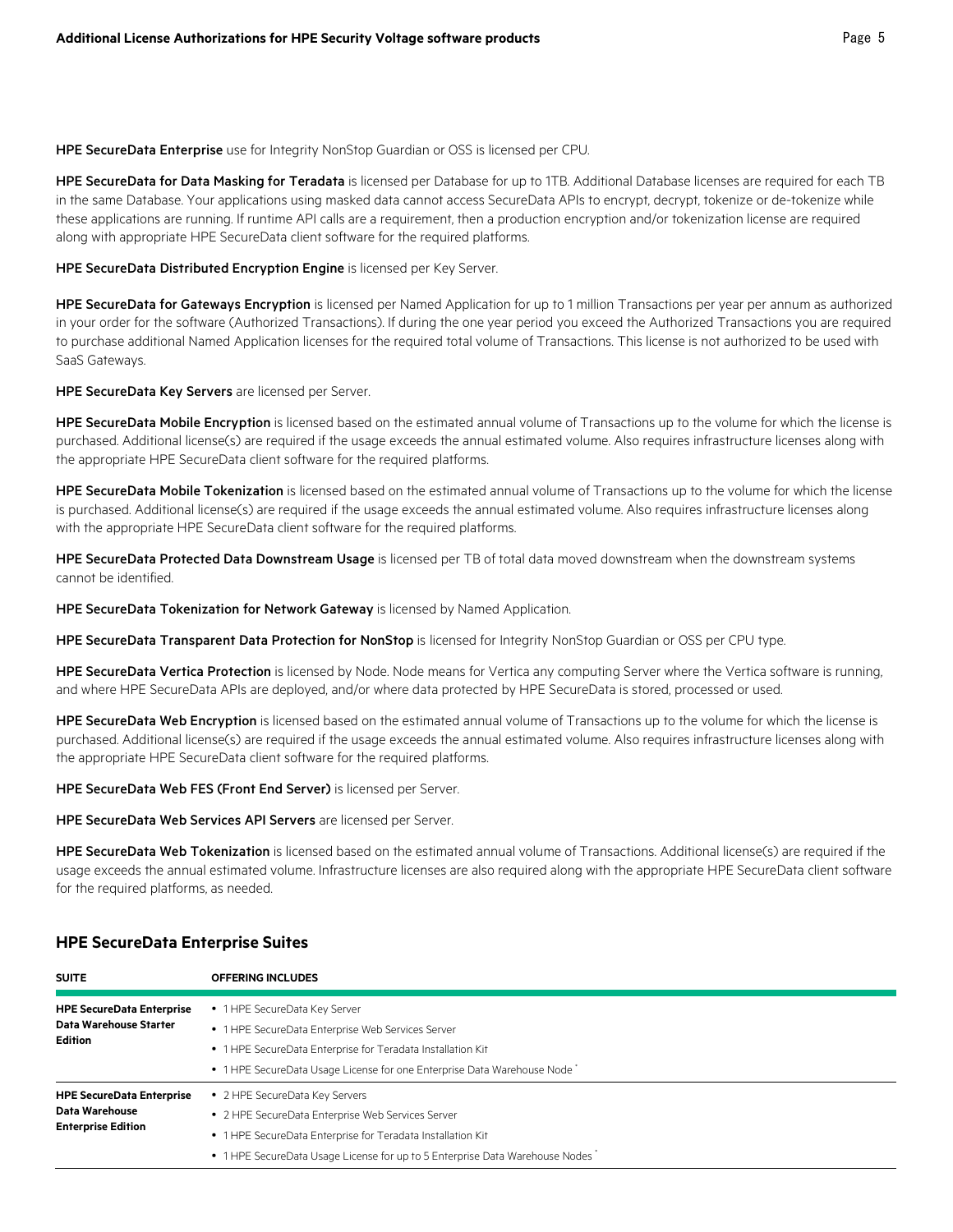| <b>SUITE</b>                                                           | <b>OFFERING INCLUDES</b>                                                                                                                             |
|------------------------------------------------------------------------|------------------------------------------------------------------------------------------------------------------------------------------------------|
| <b>HPE SecureData Enterprise</b>                                       | • 2 HPE SecureData Key Servers                                                                                                                       |
| Infrastructure Suite 1-                                                | • 2 HPE SecureData Enterprise Web Services Servers                                                                                                   |
| <b>Production and Test and</b><br><b>Development</b>                   | • 2 HPE SecureData Key Servers for Test and Development Systems                                                                                      |
|                                                                        | • 2 HPE SecureData Enterprise Web Services Servers for Test and Development Systems                                                                  |
| <b>HPE SecureData Enterprise</b>                                       | • 2 HPE SecureData Key Servers for Disaster Recovery                                                                                                 |
| Infrastructure Suite 1 -                                               | • 2 HPE SecureData Enterprise Web Services Servers for Disaster Recovery                                                                             |
| <b>Disaster Recovery</b>                                               |                                                                                                                                                      |
| <b>HPE SecureData Enterprise</b>                                       | • 2 HPE SecureData Key Servers for Development Systems                                                                                               |
| <b>Infrastructure Suite 2 -</b><br><b>Production and Test and</b>      | • 2 HPE SecureData Enterprise Web Services Servers for Development Systems                                                                           |
| <b>Development Systems</b>                                             | • 2 HPE SecureData Key Servers for Test and Development Systems                                                                                      |
|                                                                        | • 2 HPE SecureData Enterprise Web Services Servers for Test and Development Systems                                                                  |
|                                                                        | • 2 HPE SecureData Distributed Encryption Engine for Thales nShield Connect                                                                          |
|                                                                        | • 2 HPE SecureData Distributed Encryption Engine for Thales nShield Connect for Test and Development Systems                                         |
| <b>HPE SecureData Enterprise</b>                                       | • 2 HPE SecureData Key Servers for Disaster Recovery                                                                                                 |
| Infrastructure Suite 2 -                                               | • 2 HPE SecureData Enterprise Web Services Servers for Disaster Recovery                                                                             |
| <b>Disaster Recovery</b>                                               | • 2 HPE SecureData Distributed Encryption Engine for Thales nShield Connect for Disaster Recovery                                                    |
| <b>HPE SecureData for z/OS</b>                                         | • 1 HPE SecureData Key Server                                                                                                                        |
| Suite - Test and                                                       | • 1 HPE SecureData Enterprise Client z/Protect, SimpleAPI, z/FPE Install Kit IBM z/OS per Data Center                                                |
| <b>Development</b>                                                     | • covers up to 30 MSUs of processing power                                                                                                           |
|                                                                        | • limited to Data Masking for Test and Development only                                                                                              |
| <b>HPE SecureData Suite for</b>                                        | • 1 HPE SecureData Key Server                                                                                                                        |
| <b>Hadoop Starter Edition</b>                                          | • 1 HPE SecureData Web Services Server                                                                                                               |
|                                                                        | • 1 HPE SecureData Enterprise Client Simple API and Client Installation Kit for RedHat Linux Data Center                                             |
|                                                                        | • 5 HPE SecureData Hadoop Protection Encryption and Tokenization Nodes <sup>*</sup>                                                                  |
|                                                                        | • 1 HPE SecureData Hadoop Installation Kit                                                                                                           |
|                                                                        | • 5 HPE SecureStorage Servers or Nodes                                                                                                               |
|                                                                        | • 1 HPE SecureStorage Installation Kit                                                                                                               |
|                                                                        |                                                                                                                                                      |
| <b>HPE SecureData Suite for</b><br><b>Hadoop Enterprise Edition</b>    | • 2 HPE SecureData Key Servers                                                                                                                       |
|                                                                        | • 2 HPE SecureData Enterprise Web Services Servers                                                                                                   |
|                                                                        | • 2 HPE SecureData Enterprise Client Simple API and Client Installation Kit for RedHat Linux Data Center                                             |
|                                                                        | • 20 HPE SecureData Hadoop Protection Encryption and Tokenization Nodes                                                                              |
|                                                                        | • 1 HPE SecureData Hadoop Installation Kit                                                                                                           |
|                                                                        | 20 HPE SecureStorage Servers or Nodes<br>• 1 HPE SecureStorage Installation Kit                                                                      |
|                                                                        |                                                                                                                                                      |
| <b>HPE SecureData Suite Open</b>                                       | • 1 HPE SecureData Key Server                                                                                                                        |
| <b>System Standard Edition -</b><br><b>Test and Development</b>        | • 1 HPE SecureData Enterprise Web Services Server                                                                                                    |
|                                                                        | • 1 HPE SecureData Enterprise Client - Open Systems Bundle (Windows - SUSE Linux - RedHat Linux - Solaris - AIX - HP/UX and Mac OS X)<br>Data Center |
|                                                                        | • covers up to 500 GB of source data                                                                                                                 |
|                                                                        | • limited to Data Masking for Test and Development only                                                                                              |
|                                                                        |                                                                                                                                                      |
| <b>HPE SecureData Suite Open</b><br><b>System Enterprise Edition -</b> | • 1 HPE SecureData Key Server                                                                                                                        |
| <b>Test and Development</b>                                            | • 1 HPE SecureData Key Servers for Test and Development Systems                                                                                      |
|                                                                        | • 1 HPE SecureData Enterprise Web Services Server                                                                                                    |
|                                                                        | • 1 HPE SecureData Enterprise Web Services Server for Test and Development Systems                                                                   |
|                                                                        | • 1 HPE SecureData Enterprise Client - Open Systems Bundle (Windows - SUSE Linux - RedHat Linux - Solaris - AIX - HP/UX and Mac OS X)<br>Data Center |
|                                                                        | • covers up to 1 TB of source data                                                                                                                   |
|                                                                        | • limited to Data Masking for Test and Development only                                                                                              |
|                                                                        |                                                                                                                                                      |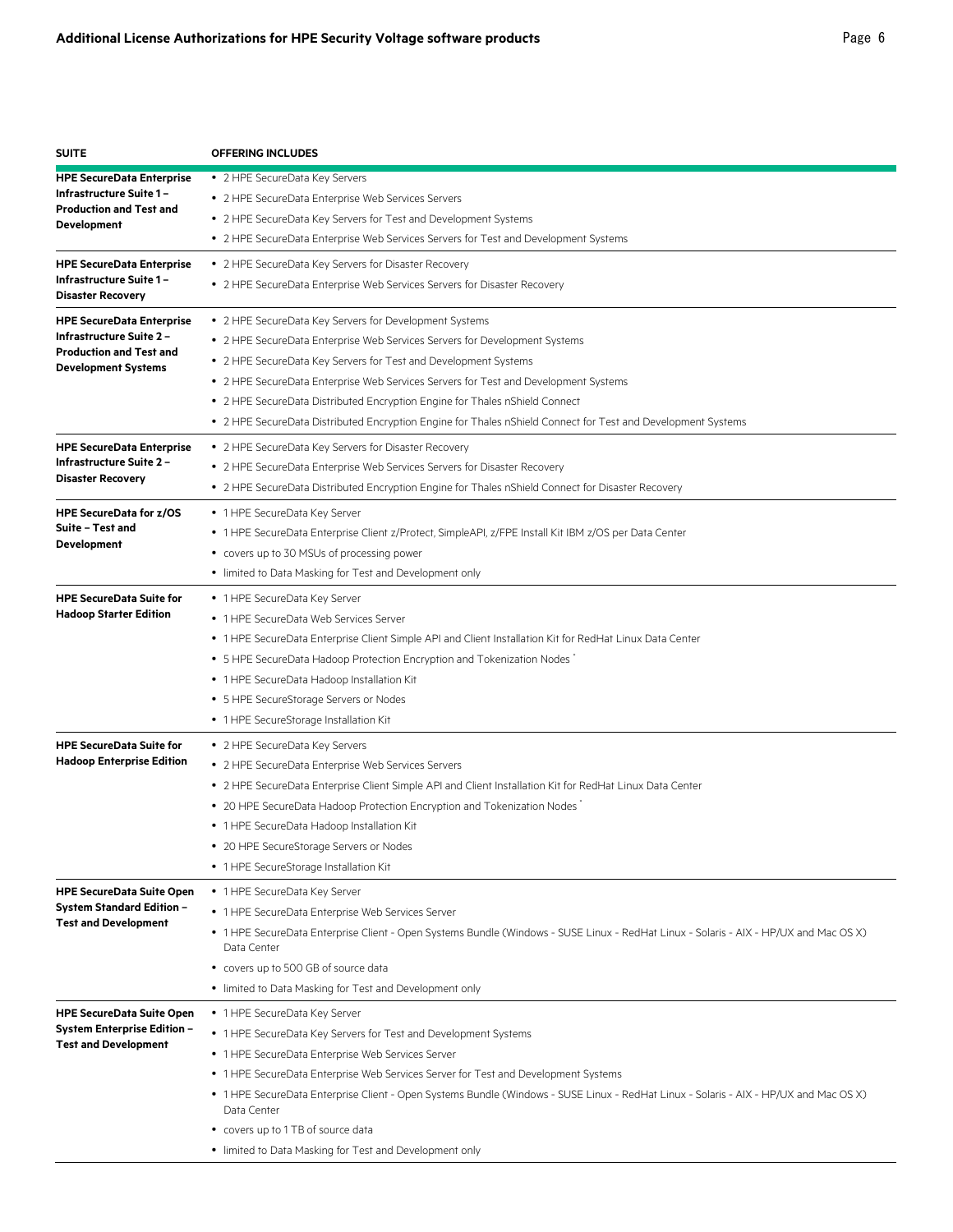| <b>SUITE</b>                      | <b>OFFERING INCLUDES</b>                                                           |
|-----------------------------------|------------------------------------------------------------------------------------|
| <b>HPE SecureData Vertica</b>     | • 1 HPE SecureData Key Server                                                      |
| <b>Suite - Starter Edition</b>    | • 1 HPE SecureData Enterprise Web Services Server                                  |
|                                   | • 5 HPE SecureData Vertica Protection Nodes                                        |
| <b>HPE SecureData Vertica</b>     | • 2 HPE SecureData Key Servers                                                     |
| <b>Suite - Enterprise Edition</b> | • 2 HPE SecureData Enterprise Web Services Server                                  |
|                                   | • 2 HPE SecureData Key Servers for Test and Development Systems                    |
|                                   | • 2 HPE SecureData Enterprise Web Services Server for Test and Development Systems |
|                                   | • 20 HPF SecureData Vertica Protection Nodes                                       |

\* See software specific license terms of HPE SecureData Enterprise for definition of Node for Data Warehouse, of Node for Hadoop and of Node for Vertica.

# **HPE SecureData Enterprise Client Software (previously called HP SecureData Enterprise Client Software)**

HPE SecureData Enterprise Client Open Systems Bundle is licensed by Data Center.

HPE SecureData Enterprise Client Simple API and Command Lines Installation Kit is licensed by Data Center.

HPE SecureData Enterprise Client Simple API Linux on z Systems is licensed by Data Center.

HPE SecureData Host SDK Open Systems Installation Kit is licensed by Data Center.

HPE SecureData Enterprise Client Hadoop is licensed by Data Center.

HPE SecureData Installation Kit for Hadoop is licensed by Data Center.

HPE SecureData Mobile Installation Kit for Enterprise/Merchant is licensed by Data Center.

You are authorized to use and copy the HPE SecureData Client software and Installation Kits Client software in object code form only solely to create Developed Code and to use and copy Developed Code solely for your internal use with the HPE SecureData software. No rights to distribute the Developed Code are granted herein .You may make and use the number of copies of Client Software that you deem appropriate unless the number of copies of Client Software is restricted as set forth in the applicable order.

## **HPE SecureData File Processor (previously called HP SecureData File Processor)**

HPE SecureData File Processor is licensed by Instance.

#### **HPE SecureData Mobile (previously called HPE SecureData Mobile SDK)**

HPE SecureData Mobile software as indicated in the table below is licensed in accordance with the following License Metric. Encryption or Tokenization can be licensed independently or together.

| <b>NAME</b>                      | LICENSE METRIC         | <b>AVAILABLE</b><br><b>ENCRYPTION ONLY</b> | <b>AVAILABLE</b><br><b>TOKENIZATION</b><br>ONLY | <b>AVAILABLE</b><br><b>ENCRYPTION &amp;</b><br><b>TOKENIZATION</b> |
|----------------------------------|------------------------|--------------------------------------------|-------------------------------------------------|--------------------------------------------------------------------|
| <b>HPE SecureData Mobile SDK</b> | Transactions per Annum | Yes                                        |                                                 |                                                                    |

HPE SecureData Mobile Infrastructure is licensed per number of Transactions per annum and by Data Center and limited to use for Encryption.

HPE SecureData Mobile Add-on Infrastructure Suite for Acquirer/ISO/OEM (Service Provider) is licensed by Data Center and limited to use for Mobile. Base Infrastructure license needs to be included with this license.

## **HPE SecureData Payments (previously called HP SecureData Payments)**

HPE SecureData Payments software as indicated in the table below is licensed in accordance with the following License Metric. Encryption or Tokenization can be licensed independently or together.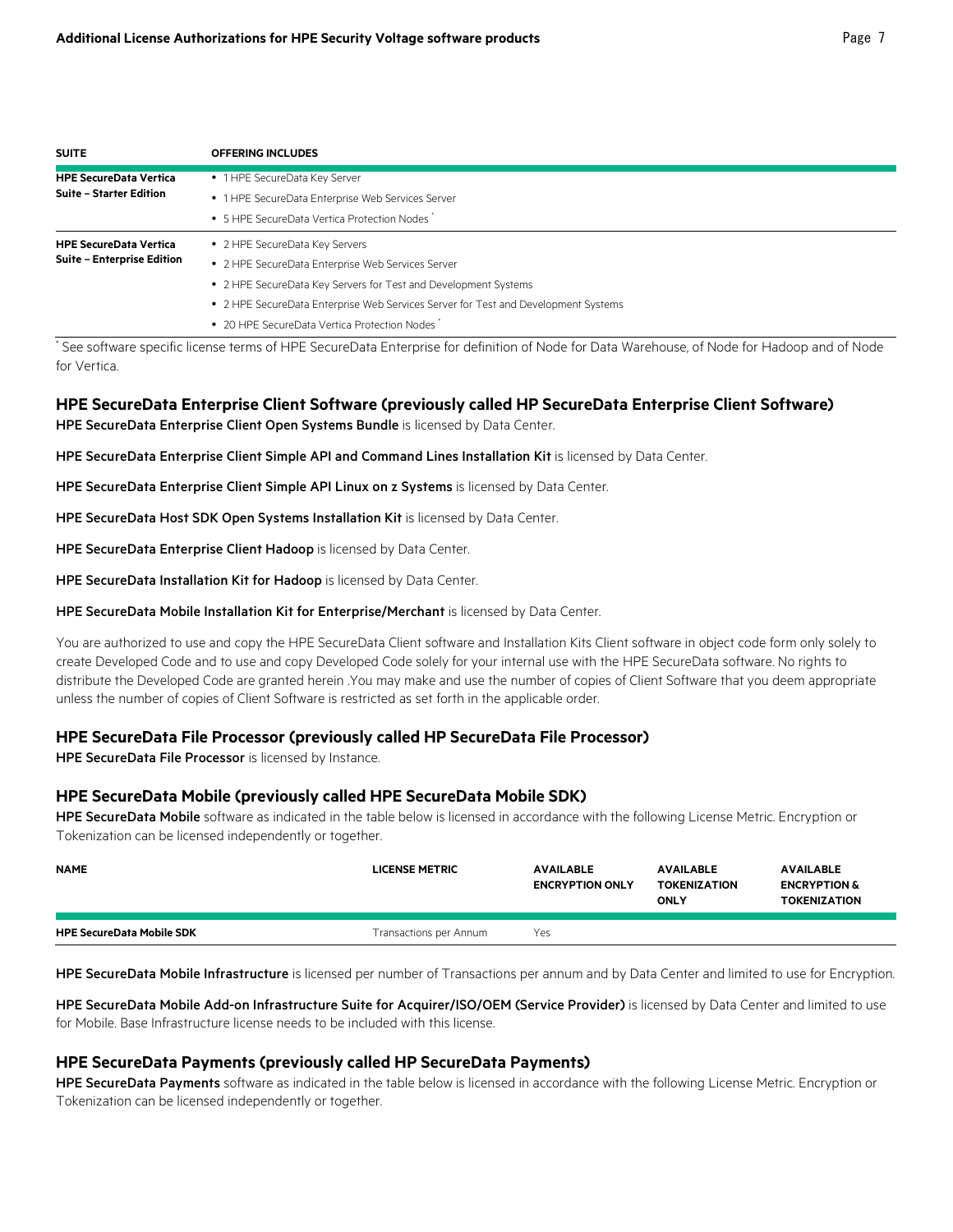| <b>NAME</b>                                                                                                                                     | <b>LICENSE METRIC</b>  | <b>AVAILABLE</b><br><b>ENCRYPTION ONLY</b> | <b>AVAILABLE</b><br><b>TOKENIZATION</b><br><b>ONLY</b> | <b>AVAILABLE</b><br><b>ENCRYPTION &amp;</b><br><b>TOKENIZATION</b> |
|-------------------------------------------------------------------------------------------------------------------------------------------------|------------------------|--------------------------------------------|--------------------------------------------------------|--------------------------------------------------------------------|
| HPE SecureData Payments Base Infrastructure Suite for<br>Acquirer/ISO/OEM(Service Provider)<br>Tier1/Tier2/Tier3/Tier 4                         | Transactions per annum | Yes                                        | Yes                                                    | Yes                                                                |
| <b>HPE SecureData Payments Encryption Add-on</b><br>Infrastructure Suite for Acquirer/OEM/ISO (Service<br>Provider)<br>Tier1/Tier2/Tier3/Tier 4 | Transactions per annum | Yes                                        |                                                        | Yes                                                                |
| HPE SecureData Payments Tokenization Add-on<br>Infrastructure Suite for Acquirer/OEM/ISO (Service<br>Provider)<br>Tier1/Tier2/Tier3/Tier 4      | Transactions per annum |                                            | Yes                                                    | Yes                                                                |
| <b>HPE SecureData Payments Encryption for Point of Sale</b><br>(POS) for Acquirer/OEM/ISO (Service Provider)                                    | Lane                   | Yes                                        |                                                        |                                                                    |
| <b>HPE SecureData Payments Tokenization for Point of Sale</b><br>(POS) for Acquirer/OEM/ISO (Service Provider)                                  | Lane                   |                                            | Yes                                                    |                                                                    |
| HPE SecureData Payments Encryption and Tokenization for<br>Point of Sale (POS) for Acquirer/OEM/ISO (Service Provider)                          | l ane                  |                                            |                                                        | Yes                                                                |
| <b>HPE HPE SecureData Payments Encryption for Point of Sale</b><br>(POS) for Enterprise/Merchant                                                | Lane                   | Yes                                        |                                                        |                                                                    |
| HPE SecureData Payments Tokenization for Point of Sale<br>(POS) for Enterprise/Merchant                                                         | Lane                   |                                            | Yes                                                    |                                                                    |
| HPE SecureData Payments Encryption and Tokenization for<br>Point of Sale (POS) for Enterprise/Merchant                                          | Lane                   |                                            |                                                        | Yes                                                                |

HPE SecureData Payments Infrastructure for Encryption is licensed per number of Transactions per annum and per Data Center and limited to use for Encryption.

HPE SecureData Payments Infrastructure for Tokenization is licensed per number of Transactions per annum and per Data Center and limited to use for Tokenization.

HPE SecureData Payments Infrastructure for E-Commerce is licensed by Data Center and limited to use for E-Commerce.

HPE SecureData Payments POS Connectors is licensed by Lane. Lane means in retail environment a single payment terminal. This is the license which needs to be licensed in addition to the Infrastructure license.

## **HPE SecureData Web**

HPE SecureData Web software as indicated in the table below is licensed in accordance with the following License Metric. Encryption or Tokenization can be licensed independently or together.

| <b>NAME</b>                                                                                                                    | LICENSE METRIC         | <b>AVAILABLE</b><br><b>ENCRYPTION ONLY</b> | <b>AVAILABLE</b><br><b>TOKENIZATION</b><br><b>ONLY</b> | <b>AVAILABLE</b><br><b>ENCRYPTION &amp;</b><br><b>TOKENIZATION</b> |
|--------------------------------------------------------------------------------------------------------------------------------|------------------------|--------------------------------------------|--------------------------------------------------------|--------------------------------------------------------------------|
| <b>HPE SecureData Web Add-on Infrastructure Suite for</b><br>Acquirer/OEM/ISO (Service Provider) Tier 1/Tier<br>2/Tier3/Tier 4 | Transactions per annum | Yes                                        | Yes                                                    | Yes.                                                               |
| <b>HPE SecureData Encryption Use License for SecureData</b><br>Web for Acquirer/OEM/ISO (Service Provider)                     | Transactions per annum | Yes                                        |                                                        |                                                                    |
| <b>HPE SecureData Tokenization Use License for SecureData</b><br>Web for Acquirer/OEM/ISO (Service Provider)                   | Transactions per annum |                                            | Yes                                                    |                                                                    |

Note: Encryption and Tokenization licenses for HPE SecureData Web are listed under HPE SecureData Enterprise.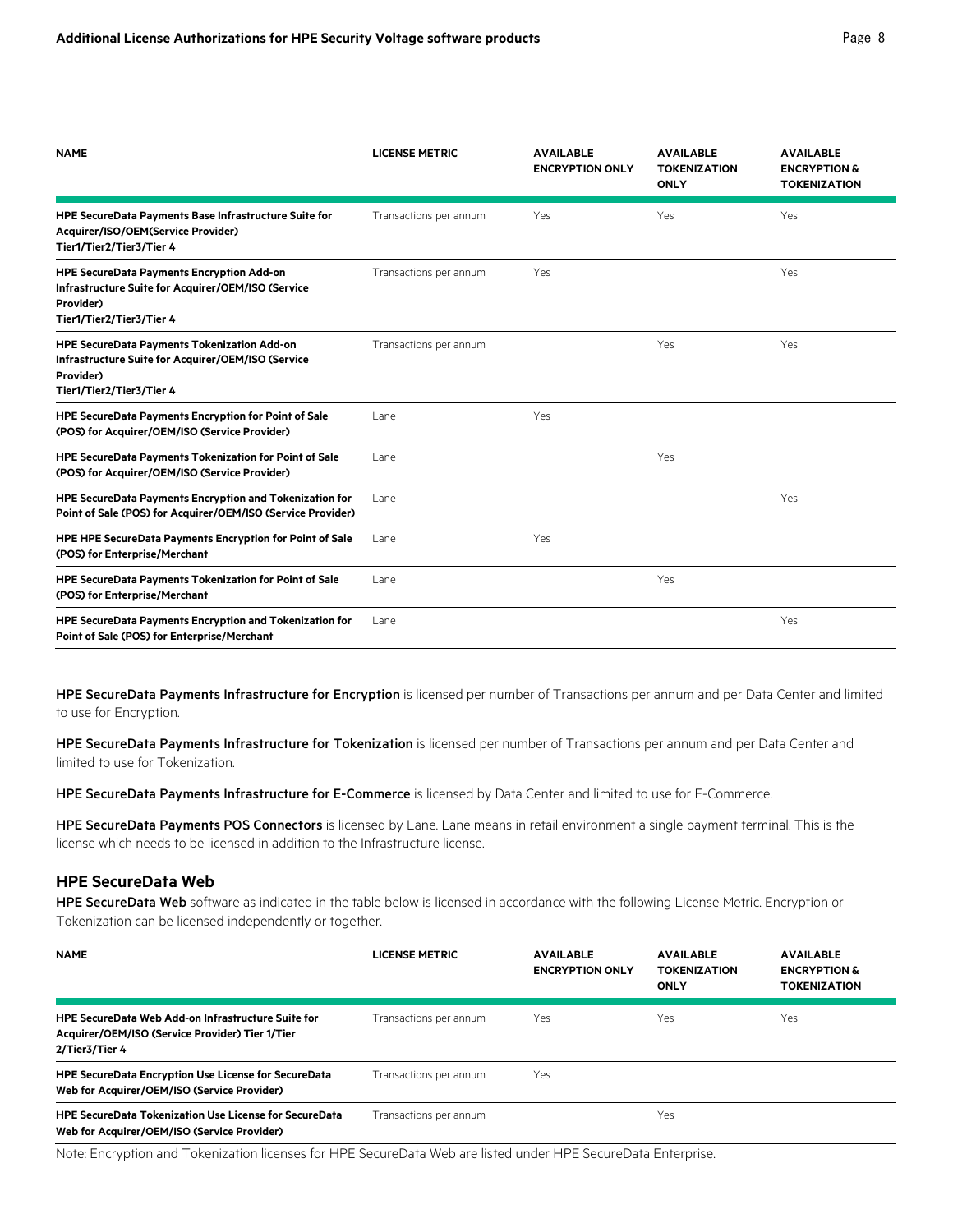HPE SecureData Web is licensed based on the annual estimated Volume of Transactions. Add-on infrastructure for HPE SecureData Payment Web is also required.

#### HPE SecureData Web Add-on Infrastructure Suite for Acquirer/ISO/OEM (Service Provider) is licensed per Data Center and limited to use for E-Commerce. HPE Payments Base Infrastructure license is also required.

HPE SecureData Web Infrastructure is licensed by number of Transactions per annum and per Data Center and limited to use for Encryption.

#### **HPE SecureFile (previously called HP SecureFile)**

HPE SecureFile is an Add-on to HPE SecureMail and is licensed by User and by Application; when licensed by Application a minimum of 50 Users must also be licensed.

#### **HPE SecureMail (previously called HP SecureMail)**

HPE SecureMail Application Edition is licensed by number of Applications..

HPE SecureMail Essentials Edition is licensed by User.

- HPE SecureMail Standard Edition is licensed by User.
- HPE SecureMail Enterprise Edition is licensed by User.

HPE SecureMail Edition Upgrade is licensed by User.

HPE SecureMail Mobile Edition is licensed by User.

HPE SecureMail Statements Edition is licensed per the number of Messages per annum as authorized in your order for the software ("Authorized Messages"). If during the one year period you exceed the Authorized Messages, you are required to purchase additional licenses for the required total volume of Messages.

HPE SecureMail for Good Dynamics is licensed by User.

HPE SecureMail for BlackBerry Enterprise Server Add-on is licensed by User.

HPE SecureMail for Symantec Enterprise Vault Add-on is licensed by User.

HPE SecureMail eDiscovery Accelerator Add-on is licensed by User.

HPE SecureMail Large Attachment Delivery Add-on is licensed by User.

HPE SecureMail for Remote Desktop Services Add-on is licensed by User.

HPE SecureMail Connector for Thales nShield Connect Add-on is licensed by User.